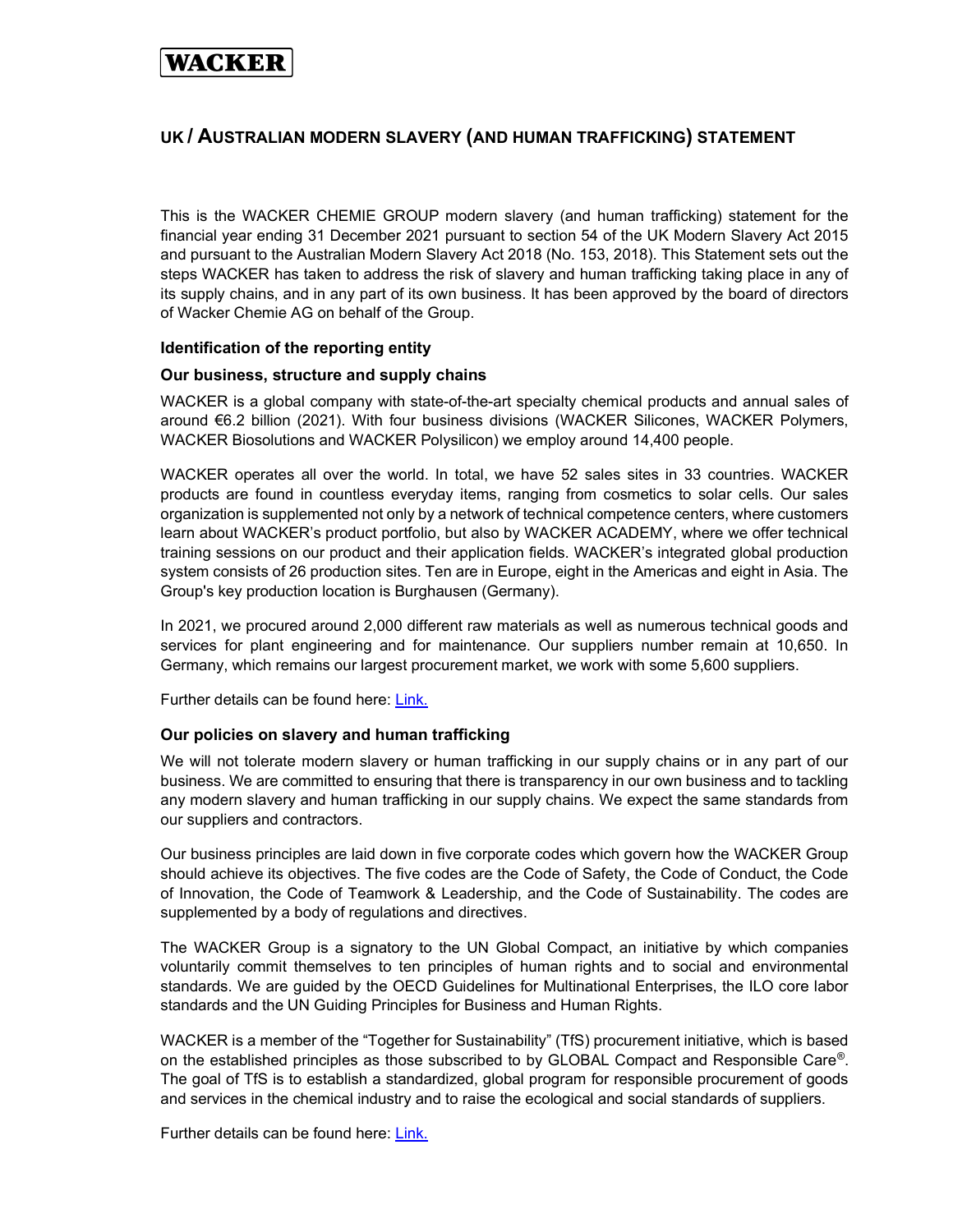# WACKER

WACKER has received the platinum recognition level from EcoVadis for 2022. The company's rating rose from 75 to 80 points. It again ranks among the top 1 percent of the highest-scoring companies.

Further details can be found here: Link.

In 2018, WACKER founded a Human Rights Committee comprising experts in sustainability, compliance, law, human resources, procurement, logistics and sales, as well as human rights specialists. This committee is tasked with prioritizing potential impacts on human rights at WACKER and throughout the supply chain. It is also responsible for checking existing management approaches in terms of mechanisms that fulfil a protective and monitoring function, as well as for identifying weak points and meeting the need for information.

## Actions taken, due Diligence processes & steps to assess and manage risks, performance indicators

In order to identify and mitigate modern slavery and human trafficking risks, we adopt a risk-based approach. Systematic review of supplier risks is an important tool used by WACKER for properly evaluating our supplier relationships. Together, the "Together for Sustainability" members organize supplier evaluations using questionnaire analysis and audits, whereby the suppliers' sustainability performance is assessed by independent auditing bodies. Aspects that are assessed range from environment, health and safety, labour and human rights to ethical company management. The audits include on-site checks, particularly in high risk regions. We sometimes attend supplier audits to monitor the quality of the auditing process and bodies.

By this means we

- identify and assess potential risk areas in our business and supply chains;
- monitor potential risk areas in our business and supply chains with focus on human rights;
- mitigate the risk of modern slavery and human trafficking occurring in our business and supply chains.

In addition to the aforementioned, in our General Terms and Conditions we share the rules of the Global Compact with our suppliers.

In 2020, WACKER has created the **Supplier Code of Conduct** summarizing our expectations on one single page. With the help of the Supplier Code of Conduct, buyers can explain our expectations to our suppliers and help to create awareness for our values within the supplier organization.

As part of our sustainability evaluations, we particularly watch out for potential modern slavery or human trafficking issues. In case of identified compliance issues, we discuss with our supplier and expect corrective actions to be developed and implemented. We also request re-assessments or renewed audits in order to verify that corrective actions haven been implemented. Repeated serious non-compliance could lead to termination of the supplier relationship.

By end of 2021, 77% percent of our current key suppliers provided a valid assessment (reflecting 93% key supplier spend coverage) with an average score of 54 globally. These key suppliers cover more than 80 percent of our total purchasing volume globally. Additionally, we are continuously re-evaluate assessment results and work on improvements with our suppliers.

We report every year about the progress in our own operations as well as in our supply chain in the Global Compact Communication on Progress: Link.